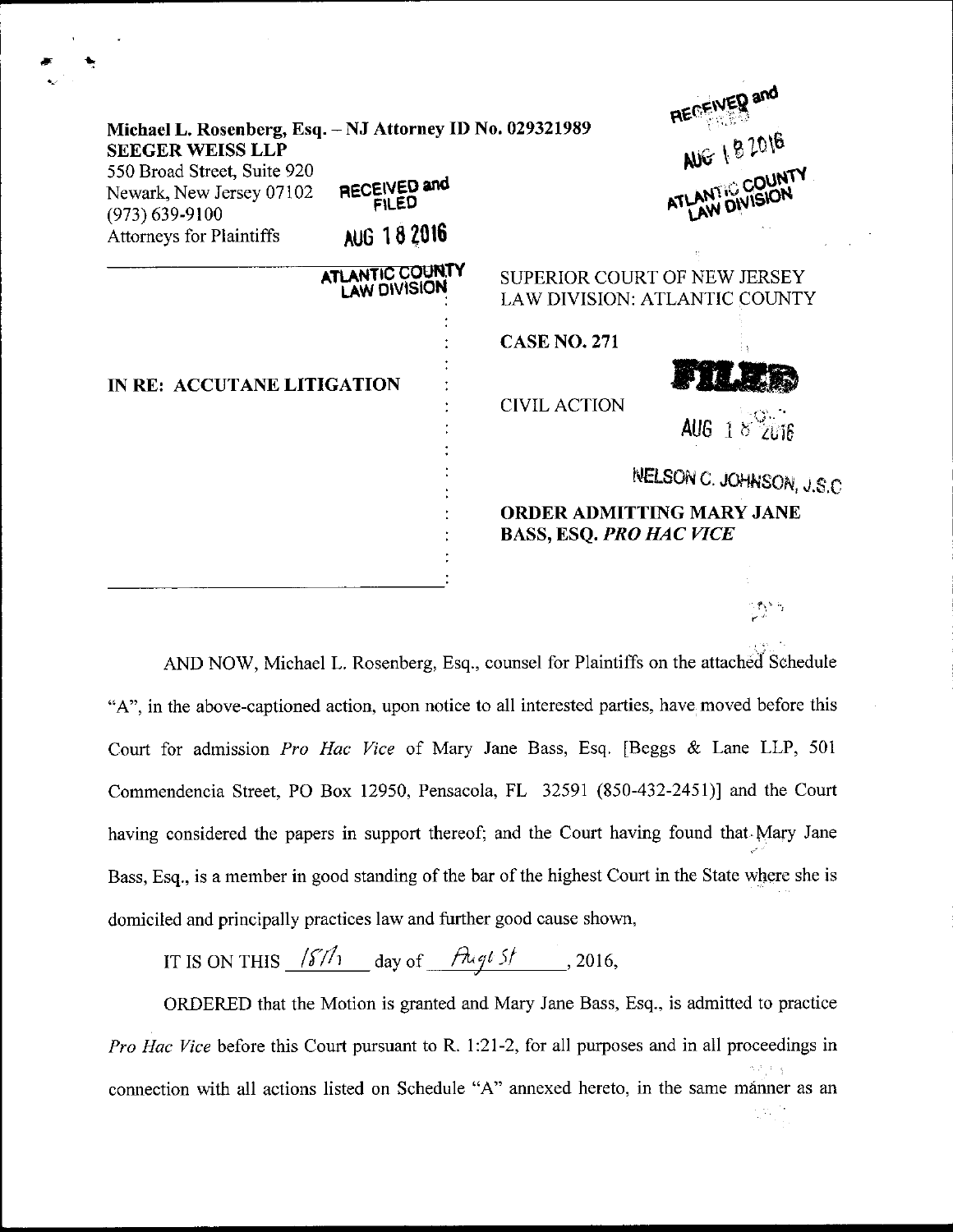attorney who is admitted to practice in this State and is domiciled and maintains an office for the practice of law in the State of New Jersey, provided that she shall:

- 1. abide by the Rules of Court for the State of New Jersey, including all disciplinary rules;
- 2. consent to the appointment of the Clerk of the Supreme Court as an agent upon whom service of process may be made for all actions against her and her firm that may arise out of her participation in this matter;
- 3. notify the Court immediately of any matter affecting her standing before this Court; and
- 4. have al1 pleadings and other papers filed in this Court signed by an attorney-atlaw of this Court employed by the firm of Seeger Weiss LLP, who shall be responsible for the conduct of Mary Jane Bass, Esq., and it is further

ORDERED Mary Jane Bass, Esq., shall make payment of fees as provided in the New

Jersey Rules of Court, R. 1:28-1(b), 1:28-2 and 1:28b-1(e), within thirty (30) days of the date of

this order, and it is further

rlt

 $\mathbf{r}$ 

ORDERED that the Clerk of this Court shall forward a copy of this Order to the

Treasurer of the New Jersey Fund for Client Protection; and it is further

ORDERED that copies of this Order shall be served by attomeys for Plaintiffs on the attached Schedule "A", upon counsel for the defendants within seven (7) days of the receipt thereof.

ON. NELSON C. JOHNSON, J.S.C.